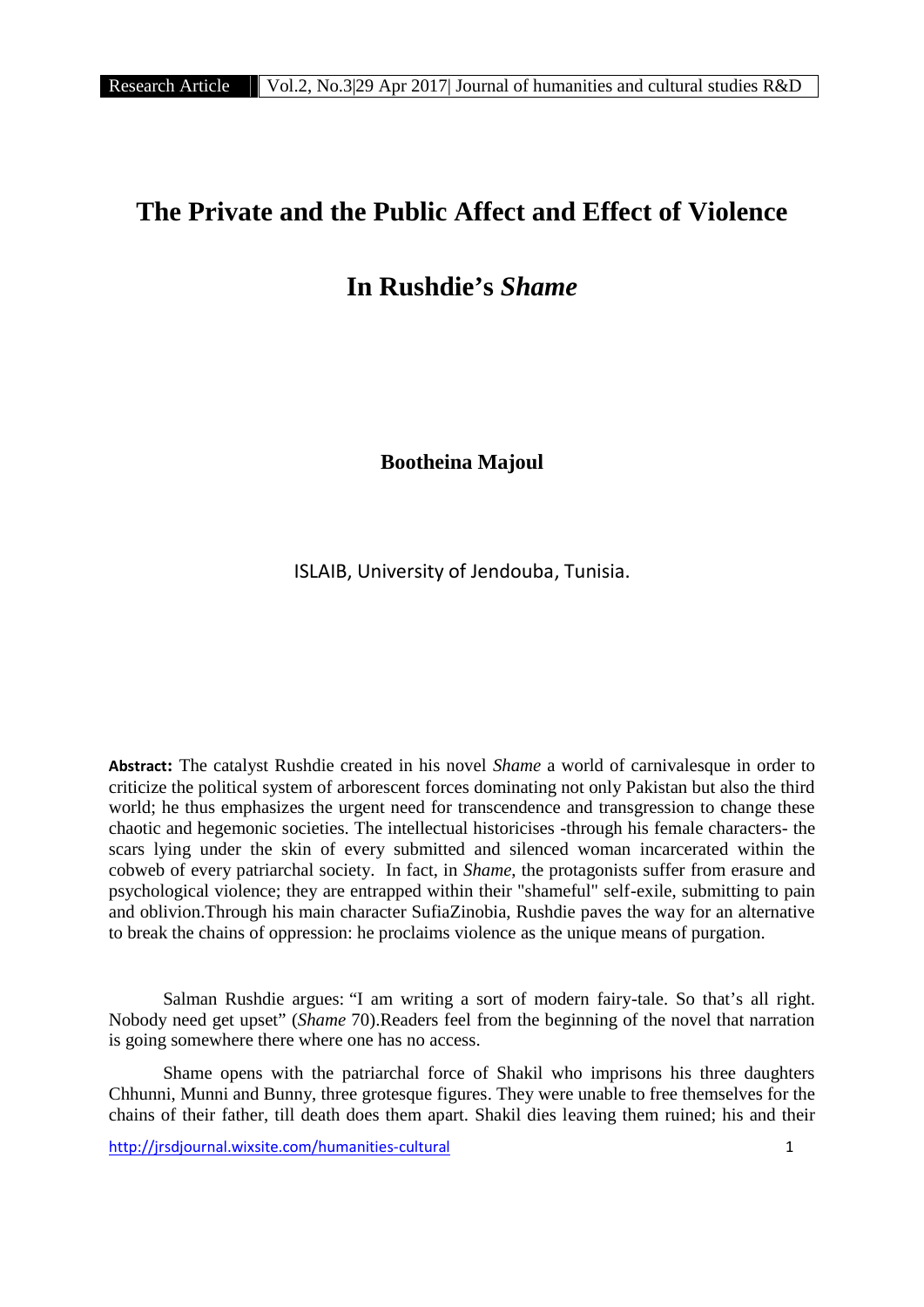misfortunes also stand for and refer to Pakistan's bankruptcy. Freed from his presence in their claustrophobic world, the three women engage in a mundane life still within their closed box. But they do not dare to leave their birthplace; they are physically free but still psychologically bound to the way they were raised. They have been taught to be obedient and never get out of the designed way of living. They have been taught to stagnate in their birthplace. Rushdie ironically describes this rigid way of being and thinking: "We know the force of gravity, but not its origins; and to explain why we become attached to our birthplaces we pretend that we are trees and speak of roots. Look under your feet. You will not find gnarled growths sprouting through the soles. Roots, I sometimes think, are a conservative myth, designed to keep us in our places" (*Shame* 86).

They then share a triune maternity and give birth to Omar Khayam, a one more grotesque character. These three caricatured figures symbolise the infertility of this "imagined community"; and though they gave birth, their progenitor is a "bastard" who only inherited oblivion and loss. Omar seems a happy character, he does not have one caring mother, he has three; but this overdose of love is not enough. "He was not free. His roving freedom-of-the-house was only the pseudo-liberty of a zoo animal; and his mothers were his loving, caring keepers" (*Shame* 35). He stands for a nation entrapped within its political system, unable to cope with it.

A family tree is drawn on the first page of the novel in order to make family bonds clear; this tree might also recall previous vanishing historical monarchies. The novel opens with a mysterious and intriguing beginning, Rushdie leave itto his readers' perception and interpretation, "mesieurs, mesdamesfaitesvosjeux" (*Shame* 240)

*Shame* is a patriarchal novel, where women are submitted and silenced, Rushdie confirms: "I had thought, before I began, that what I had on my hands was an almost excessively masculine tale, a saga of sexual rivalry" (*Shame* 173), then he adds: "a society which is authoritarian in its social and sexual codes, which crushes its women beneath the intolerable burdens of honour and propriety" (*Shame* 173). It is a community, as described by Chhunni, that "makes women feel like to cry and die...but men, it makes them go wild" (*Shame* 39). The writer presents in his book examples of women who suffer from violence and are subjugated by terror: a girl killed by her father to preserve the family's honour, a woman raped and kept silent because she feels ashamed, Iskander's daughter binding her breast in bandages waging war on her feminine self and hiding her femininity to please her father's eagerness of having a son (*Shame* 126). Rushdie exposes these cases of violence to denounce and express his fury towards the shamelessness occurring in this "imagined community"(Anderson) as well as elsewhere all over the world. Salman Rushdie is himself a member of an association defending the right of women exposed to violence in USA.

Since violence is not only physical, the novelist imagined protagonists who suffer from erasure and psychological intimidation. Rani and Bilquis, "two wives are abandoned in their separate exiles, each with a daughter who should have been a son" (*Shame* 104).They embody exiled women whose only crime is not being able to give birth to a boy, an heir, and a victory for their respective husbands, IskanderHarrapa and RazaHyder.

Rani happened to be a queen for a day only when Isky wanted her to appear in public with him for political protocols, otherwise she stays in her exile ingurgitating violence and oblivion and weaving shawls she called "shamelessness of Iskander the Great", "shawls of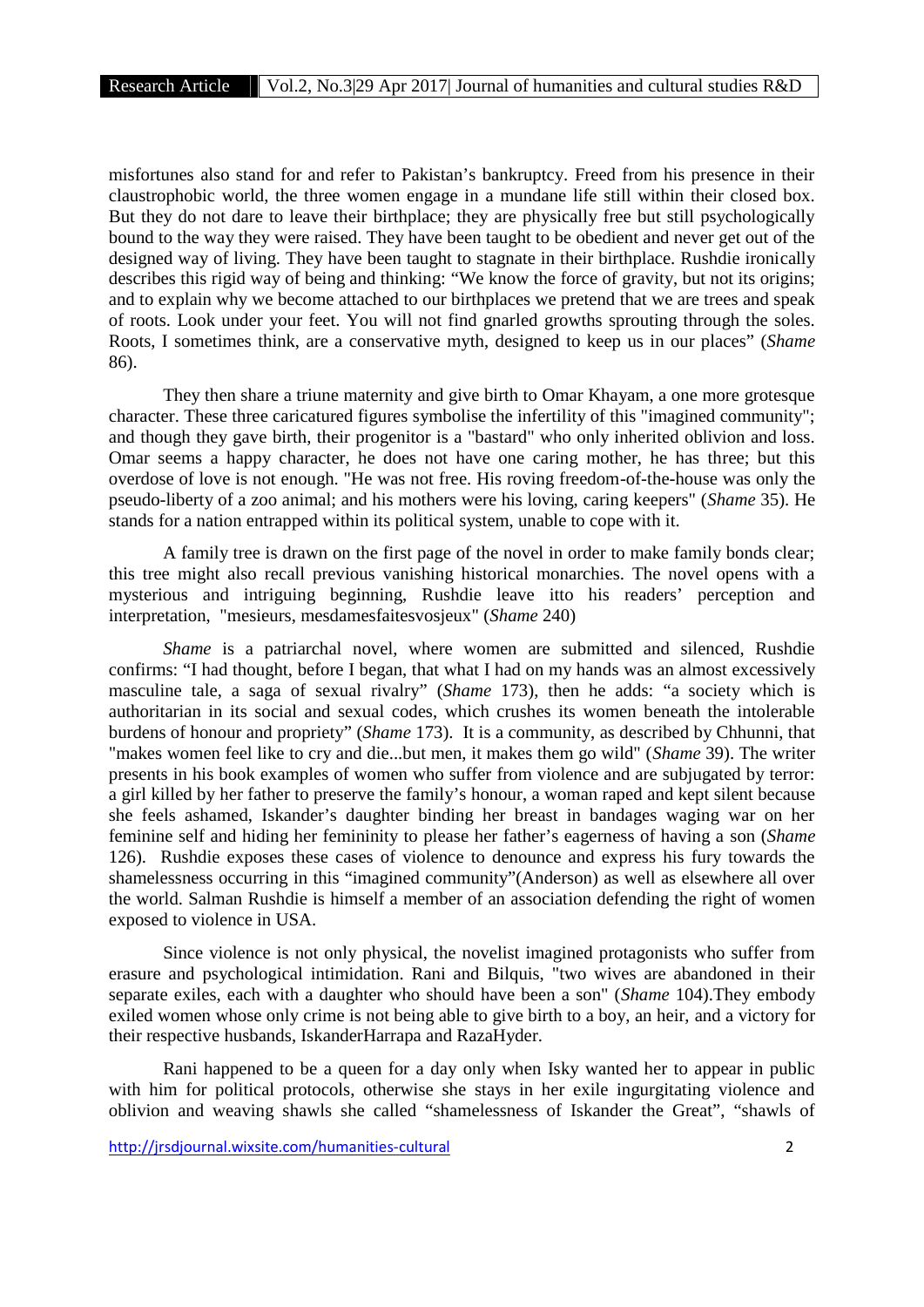international shame" (*Shame* 193). Rushdie expresses sympathy for the character as he states: "Iskander the assassin of possibility, immortalized on a cloth, on which she, the artist, depicted his victim as a young girl, small, physically frail, internally damaged: she had taken for her model her memory of an idiot,(……)and the autobiographical shawl, the portrait of the artist as an old crone" (*Shame* 194).

This may be because she represents all the artists in this world who silently transgress and transcend the ghost of the arborescent corrupt forces hanging over their freedom of speech. She silently works on her shawls weaving unspoken words because in her world "there are things that cannot be said. No, it's more than that: there are things that cannot be permitted to be true" (*Shame* 82); but also "because revenge is patient, it awaits its perfect moment?" (*Shame* 144).

Rushdie denounces violence in patriarchal societies that used to put "hudud" (Sara Suleri) and limitations in order not only to silence women but also to silence communities.Violence appears in *Shame* as a ubiquitous theme denouncing the corruption of political system in Peccavistan, the imagined country that stands for Pakistan but also for the third world as a whole. "The novel represents a palimpsest of Pakistani history" (Hart), in fact "the present and the past, the fictive and the factual: the boundaries may frequently be transgressed in postmodern fiction" (Hutcheon 69).

Rushdie also sheds light on the violence and the hypocrisy of Dictators who veil their lies and sham with fallacious religious discourses, aiming at "singularity rather than plurality, religious extremism rather than tolerance, closure of possibilities rather than multiple possibilities" (*Shame* 47). Thus thenovelist harshly rejects and opposes the one-man government.

The dictator's corruption is embodied in the novel in the characters of IskanderHarrapa and RazaHyder; though both are portrayed as ridiculous buffoons, their symbolic representation is tragic rather than farcical. There has been an urgent need for transcendence and transgression to make radical socio-political changes. This chaotic world imagined by Rushdie needed violence to exterminate the evil and to purge.

For this world of carnivalesque, the catalyst Rushdie imagined "the wrong miracle" (*Shame* 89) SufiyaZinobia, daughter of Bilquis and RazaHyder. The author sees in her "a saint, a person who suffers in our stead" (*Shame*141). She is innocent, pure and was able to preserve these qualities just because she is an idiot for according to Rushdie "idiots are, by definition, innocent" (*Shame* 120). She is, in fact, an extended metaphor of Pakistan's shame and shamelessness.

In this black comedy, Sufiya kept transmogrifying and vomiting violence. The violence she incarnates is an anthological vortex; an inescapable issue from the shamelessness dominating this "imagined community". She explodes wherever there is a shame: killing the turkeys in Pinkies's house, violently aggressing TalvarUlhaq and beheading men after raping them. Every time there is shame and shamelessness, Zinobia is there to make justice to the world; justice for the silenced and betrayed women, anger against patriarchal forces reducing women to mere machines and bodies. Iskander's daughter Arjumand thinks with the conviction that "this woman's body...it brings a person nothing but babies, pinches and shame" (*Shame* 107).She is a "wrong miracle" as well, she should have been a son; and she is a victim as well for she is

http://jrsdjournal.wixsite.com/humanities-cultural 3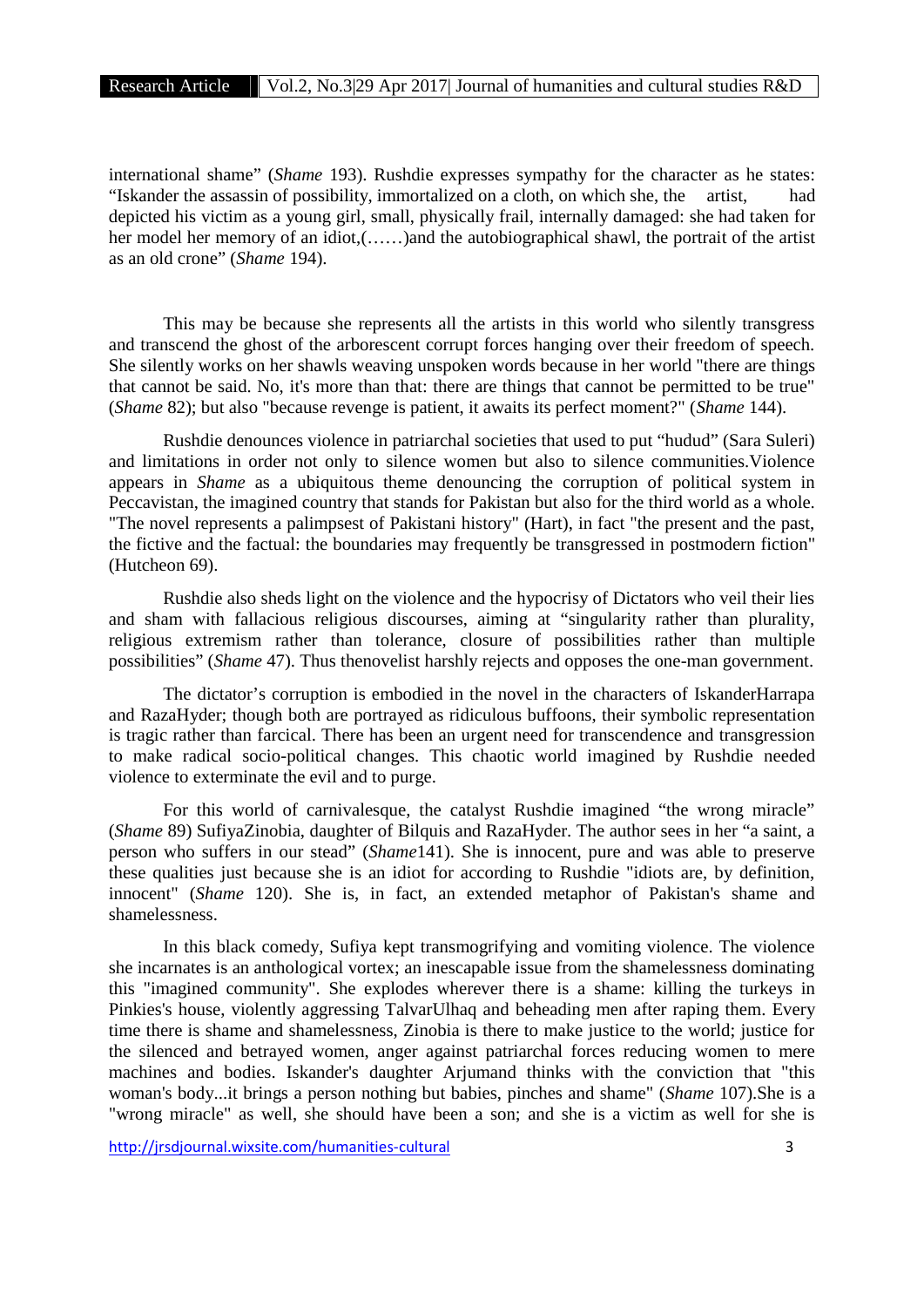confined to hide her femininity to please her father who warned her "[I]t's a man's world.... Rise above your gender as you grow. This is no place to be a woman in" (*Shame* 126). Sufiya embodies revenge for all the submitted women in this imagined world, but she also stands for all mentally retarded countries where "democracy had never been more than a bird of passage" (*Shame* 204).

At the end of the novel "the wrong miracle", SufiyaZinobia surprisingly kills Omar Khayyam her innocent husband, and not Raza her corrupt father. Through such an end, Rushdie underlines that what he hates the most is not the corrupt leaders but rather the guilty victims that his character Omar Khayam represents. According to the writer, silence and oblivion are more dangerous than political sham and corruption.

SufiyaZinobia explodes at the end leaving no room for any kind of alternative for this "imagined community". The only torch of light that shines within this chaotic world of grotesque and violence is the art of Rani Harrapa: that power to transcend.

"Rushdie's narrative style can be viewed as a tongue-in-cheek use and abuse of numerous literary narrative conventions and theoretical perspectives that include exaggerated reflections of colonial mimicry, unreliable narrators, fairytale motifs, and intertextuality" (Hart).He advocated magic realism to make the reader confused between fantasy and reality. His use of irony and parody were meant to subvert the system from within. "He utilizes an arsenal of storytelling techniques to make violence palatable so that his readers may be more willing to critique the East's and the West's cultures of shame" (Hart).These writing techniques allowed him to harshly criticise the political system of arborescent forces dominating not only Pakistan but the whole third world too.Rushdie's position of the hybrid writer, allowed him to act as a transnational translator, a bridge between the East and the West. The Indian writer satirises history and historicises through satire. His book, *Shame*, "floated upwards from history, from memory, from Time" (*shame* 87)

The notion of violence as the unique alternative to shake and shock, purge and cure from the dirt of patriarchal societies and the corruption of mentally retarded political systems, was used before by Rushdie in a previous book that he wrote when he was much younger entitled "Terminal Report", where the main character becomes violent whenever exposed to racism. In *Shame*Sufiya is that "alterego", another reincarnation of Mary Shelley's *Frankenstein*, a dystopian figure, and a radical solution for a radical change. Rushdie continues writing with the same poisonous satire, and dealing with "a past that refuses to be suppressed, that is daily doing battle with the present" (*Shame* 88) for "the past still resists complete human understanding" (Hutcheon 65). He insists that his main goals as an intellectual are "liberty; equality; fraternity" (*Shame* 251), because the "narrative representation -story-telling- is a historical and political act" (Hutcheon 48).